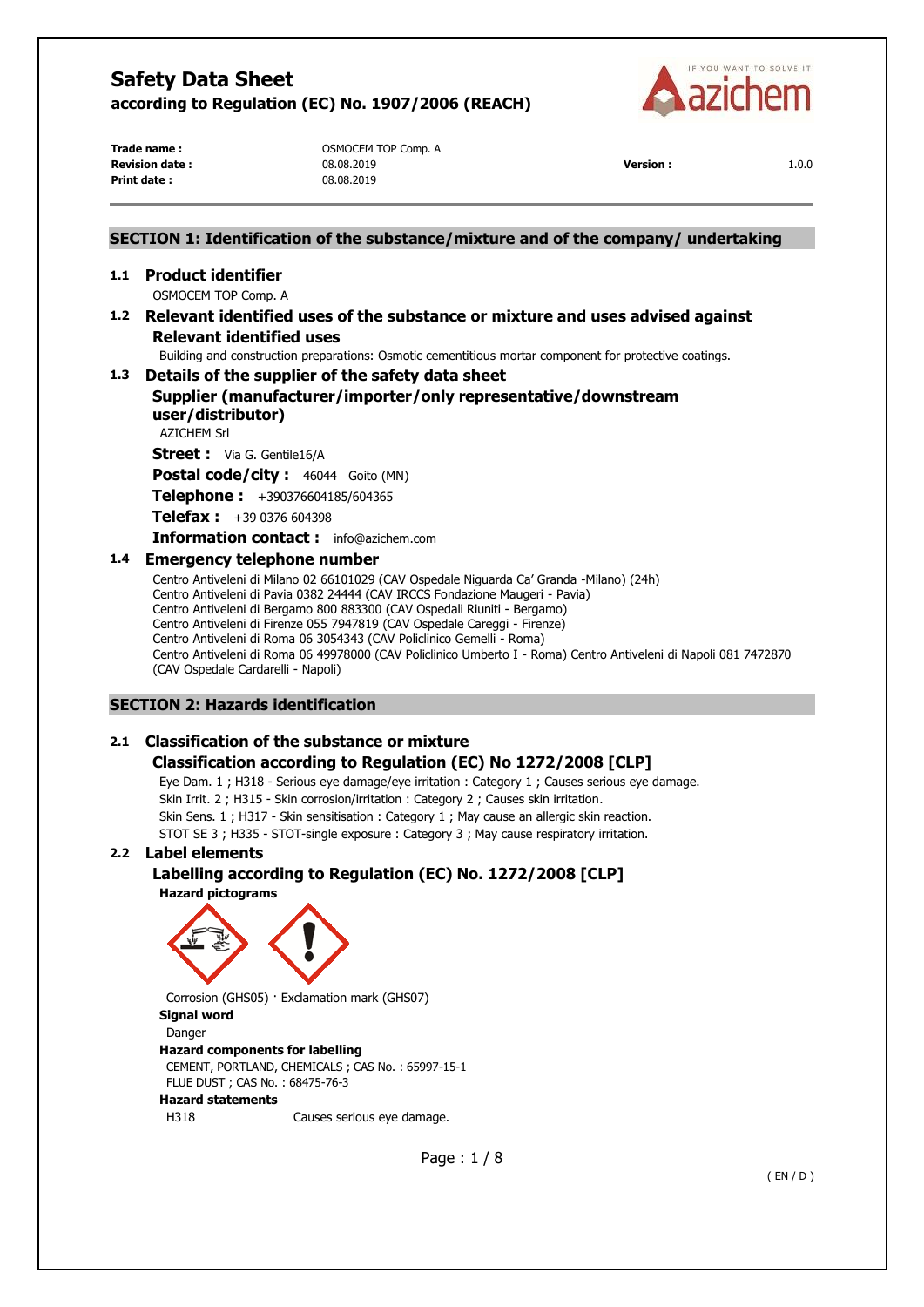

| Trade name:           | OSMOCEM TOP Comp. A |                 |       |
|-----------------------|---------------------|-----------------|-------|
| <b>Revision date:</b> | 08.08.2019          | <b>Version:</b> | 1.0.0 |
| <b>Print date:</b>    | 08.08.2019          |                 |       |

| H315                            | Causes skin irritation.                                                                                                             |
|---------------------------------|-------------------------------------------------------------------------------------------------------------------------------------|
| H317                            | May cause an allergic skin reaction.                                                                                                |
| H335                            | May cause respiratory irritation.                                                                                                   |
| <b>Precautionary statements</b> |                                                                                                                                     |
| P <sub>261</sub>                | Avoid breathing dust/fume/gas/mist/vapours/spray.                                                                                   |
| P <sub>264</sub>                | Wash hands thoroughly after handling.                                                                                               |
| P <sub>280</sub>                | Wear protective gloves/protective clothing/eye protection/face protection.                                                          |
| P302+P352                       | IF ON SKIN: Wash with plenty of water/                                                                                              |
| P333+P313                       | If skin irritation or rash occurs: Get medical advice/attention.                                                                    |
| P305+P351+P338                  | IF IN EYES: Rinse cautiously with water for several minutes. Remove contact lenses, if present<br>and easy to do. Continue rinsing. |
| P310                            | Immediately call a POISON CENTER/doctor                                                                                             |
| P304+P340                       | IF INHALED: Remove person to fresh air and keep comfortable for breathing.                                                          |
| مامعددهما عمماء                 |                                                                                                                                     |

#### **2.3 Other hazards**

None

#### **SECTION 3: Composition/information on ingredients**

#### **3.2 Mixtures**

### **Hazardous ingredients**

CEMENT, PORTLAND, CHEMICALS ; EC No. : 266-043-4; CAS No. : 65997-15-1 Weight fraction :  $\geq 40 - < 45\%$ Classification 1272/2008 [CLP] : Eye Dam. 1 ; H318 Skin Irrit. 2 ; H315 Skin Sens. 1 ; H317 STOT SE 3 ; H335 FLUE DUST ; REACH registration No. : 01-2119486767-17 ; EC No. : 270-659-9; CAS No. : 68475-76-3 Weight fraction :  $\geq 1 - 3\%$ Classification 1272/2008 [CLP] : Eye Dam. 1 ; H318 Skin Irrit. 2 ; H315 Skin Sens. 1 ; H317 STOT SE 3 ; H335 **Additional information**

Full text of H- and EUH-statements: see section 16.

#### **SECTION 4: First aid measures**

#### **4.1 Description of first aid measures**

No special measures are necessary.

#### **4.2 Most important symptoms and effects, both acute and delayed**

On contact with moist skin may cause thickening, cracking and cracking of the skin. Prolonged contact in combination with existing abrasions can cause burns. Direct contact with the product may cause corneal injury due to mechanical stress, immediate or delayed irritation or inflammation. The direct contact with large quantities of product dry or with projections of wet product can cause effects ranging from irritation ocular moderate (eg. Conjunctivitis or blepharitis) to chemical burns and blindness. Dust may irritate throat and respiratory system. Coughing, sneezing and panting may occur as a result of exposure above the occupational exposure limits. May cause an allergic skin reaction.

#### **4.3 Indication of any immediate medical attention and special treatment needed**  None

### **SECTION 5: Firefighting measures**

#### **5.1 Extinguishing media**

None

None

# **5.2 Special hazards arising from the substance or mixture**

#### **5.3 Advice for firefighters**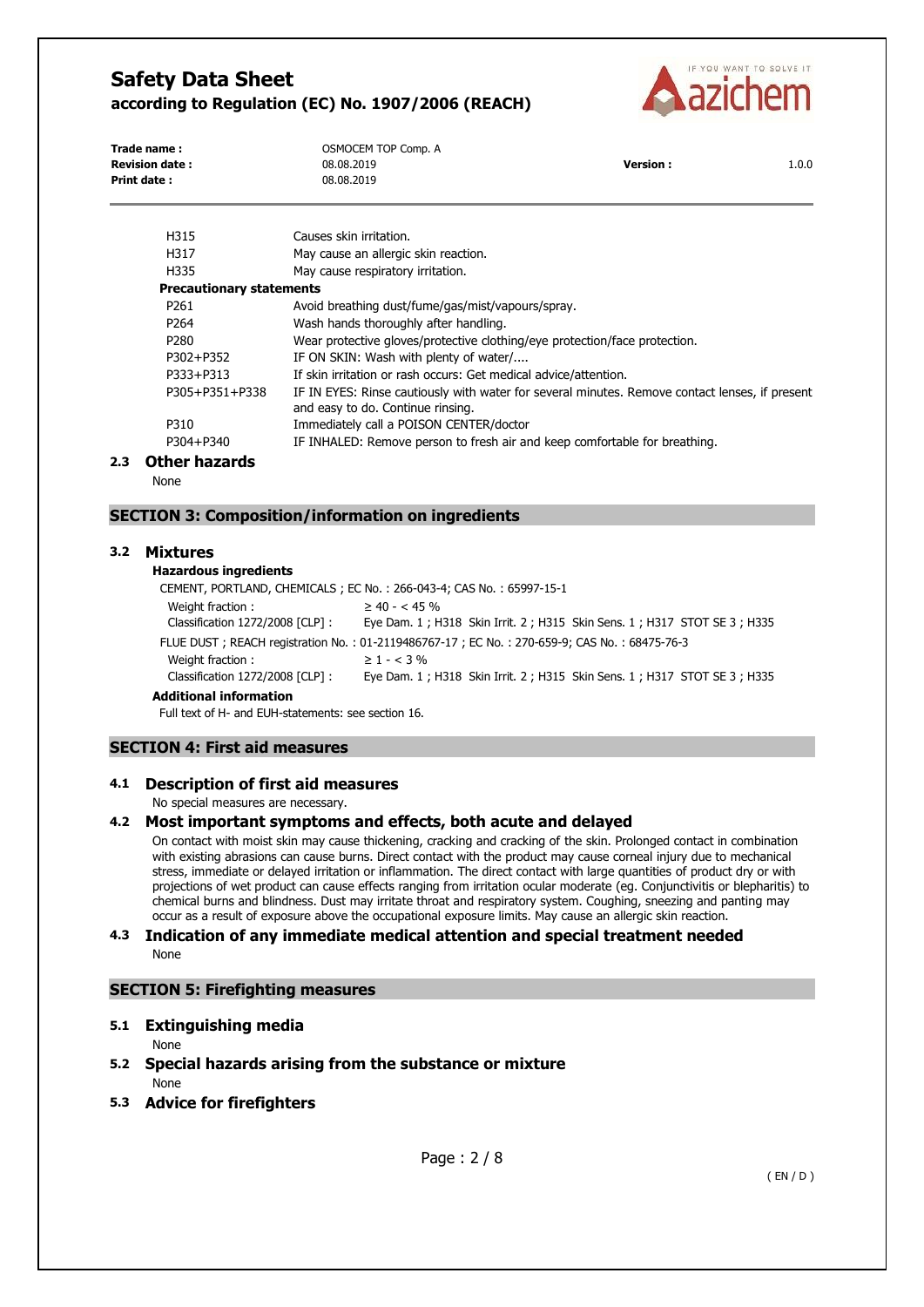

**Print date :** 08.08.2019

Trade name : **COMPLAN COMPOCEM TOP Comp. A Revision date :** 08.08.2019 **Version :** 1.0.0

None

## **SECTION 6: Accidental release measures**

- **6.1 Personal precautions, protective equipment and emergency procedures**  None
- **6.2 Environmental precautions**  None
- **6.3 Methods and material for containment and cleaning up**  None
- **6.4 Reference to other sections**  None

## **SECTION 7: Handling and storage**

- **7.1 Precautions for safe handling**  None
- **7.2 Conditions for safe storage, including any incompatibilities Hints on joint storage Storage class : 13**

**Storage class (TRGS 510) :** 13

**7.3 Specific end use(s)**  None

### **SECTION 8: Exposure controls/personal protection**

# **8.1 Control parameters**

#### **DNEL/DMEL and PNEC values DNEL/DMEL**

|     | рны регис                |                                                                            |
|-----|--------------------------|----------------------------------------------------------------------------|
|     | Limit value type :       | DNEL worker (local) ( CEMENT, PORTLAND, CHEMICALS ; CAS No. : 65997-15-1 ) |
|     | Exposure route :         | Inhalation                                                                 |
|     | Exposure frequency:      | Short-term (acute)                                                         |
|     | Limit value:             | 1 mg/m $3$                                                                 |
|     | <b>PNEC</b>              |                                                                            |
|     | Limit value type :       | PNEC aquatic, freshwater (FLUE DUST; CAS No.: 68475-76-3)                  |
|     | Limit value:             | $28 \text{ mg/m}^3$                                                        |
|     | Limit value type :       | PNEC aquatic, intermittent release (FLUE DUST; CAS No.: 68475-76-3)        |
|     | Limit value:             | 282 mg/m <sup>3</sup>                                                      |
|     | Limit value type :       | PNEC aquatic, marine water (FLUE DUST; CAS No.: 68475-76-3)                |
|     | Limit value:             | 3 mg/m <sup>3</sup>                                                        |
|     | Limit value type :       | PNEC sediment, freshwater (FLUE DUST; CAS No.: 68475-76-3)                 |
|     | Limit value:             | $0,875$ mg/kg                                                              |
|     | Limit value type :       | PNEC sediment, marine water (FLUE DUST; CAS No.: 68475-76-3)               |
|     | Limit value:             | $0.088$ mg/kg                                                              |
|     | Limit value type :       | PNEC soil, freshwater (FLUE DUST; CAS No.: 68475-76-3)                     |
|     | Limit value:             | 5 mg/kg                                                                    |
|     | Limit value type :       | PNEC sewage treatment plant (STP) (FLUE DUST; CAS No.: 68475-76-3)         |
|     | Limit value:             | $6$ mg/l                                                                   |
| 8.2 | <b>Exposure controls</b> |                                                                            |

# **Personal protection equipment**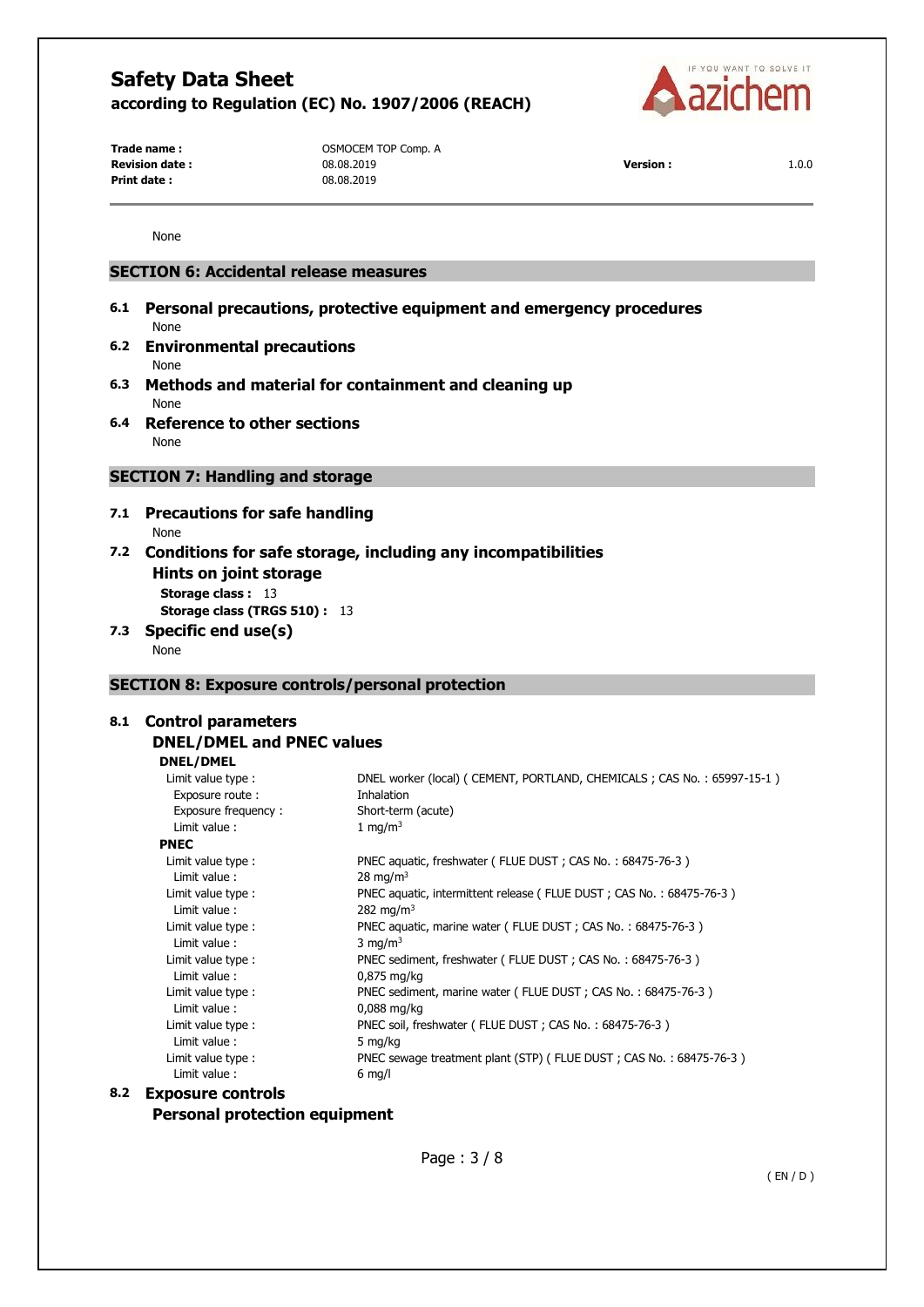

**Print date :** 08.08.2019

Trade name : **COMPLEM TOP COMPANY** OSMOCEM TOP Comp. A **Revision date :** 08.08.2019 **Version :** 1.0.0





**Eye/face protection Suitable eye protection**  DIN EN 166

#### **Skin protection Hand protection**

DIN EN 374

#### **Respiratory protection**

Quarter-face mask (DIN EN 140) Half-face mask (DIN EN 140) Filtering Half-face mask (DIN EN 149)

### **SECTION 9: Physical and chemical properties**

## **9.1 Information on basic physical and chemical properties**

| Safety relevant basis data                  |                 |                    |        |
|---------------------------------------------|-----------------|--------------------|--------|
| <b>Aspect</b>                               |                 | powder             |        |
| Colour                                      |                 | greyish            |        |
| Odour                                       |                 | none               |        |
| Melting point/melting range:                | (1013 hPa)      | No data available  |        |
| <b>Vapour density</b>                       | $($ (air = 1) ) | Data not available |        |
| Initial boiling point and boiling<br>range: | (1013 hPa)      | No data available  |        |
| Decomposition temperature:                  |                 | No data available  |        |
| <b>Self flammability</b>                    |                 | not applicable     |        |
| Flash point:                                |                 | Not flammable      |        |
| Flammability (solid, gas)                   |                 | Data not available |        |
| <b>Lower explosion limit:</b>               |                 | No data available  |        |
| <b>Upper explosion limit:</b>               |                 | No data available  |        |
| <b>Explosive properties</b>                 |                 | Not applicable     |        |
| <b>Vapour pressure</b>                      | (20 °C)         | negligible         |        |
| Density:                                    | (20 °C)         | No data available  |        |
| Density:                                    | (23 °C)         | No data available  |        |
| <b>Water solubility:</b>                    | (20 °C)         | almost insoluble   |        |
| pH:                                         |                 | 11<br>$\geq$       |        |
| <b>Log Pow</b>                              | (20 °C)         | not applicable     |        |
| <b>Viscosity:</b>                           | (20 °C)         | No data available  |        |
| <b>Viscosity:</b>                           | (23 °C)         | No data available  |        |
| <b>Odour threshold</b>                      |                 | Data not available |        |
| <b>Evaporation rate</b>                     |                 | Data not available |        |
| <b>Maximum VOC content (EC):</b>            |                 | <sup>0</sup>       | $Wt$ % |
| <b>Oxidizing properties</b>                 |                 | Not oxidising      |        |
| <b>Other information</b>                    |                 |                    |        |

None

**9.2** 

# **SECTION 10: Stability and reactivity**

#### **10.1 Reactivity**

Basic reaction when in mixed with water before to became a solid inert compound.

#### **10.2 Chemical stability**

Stable under recommended storage and handling conditions.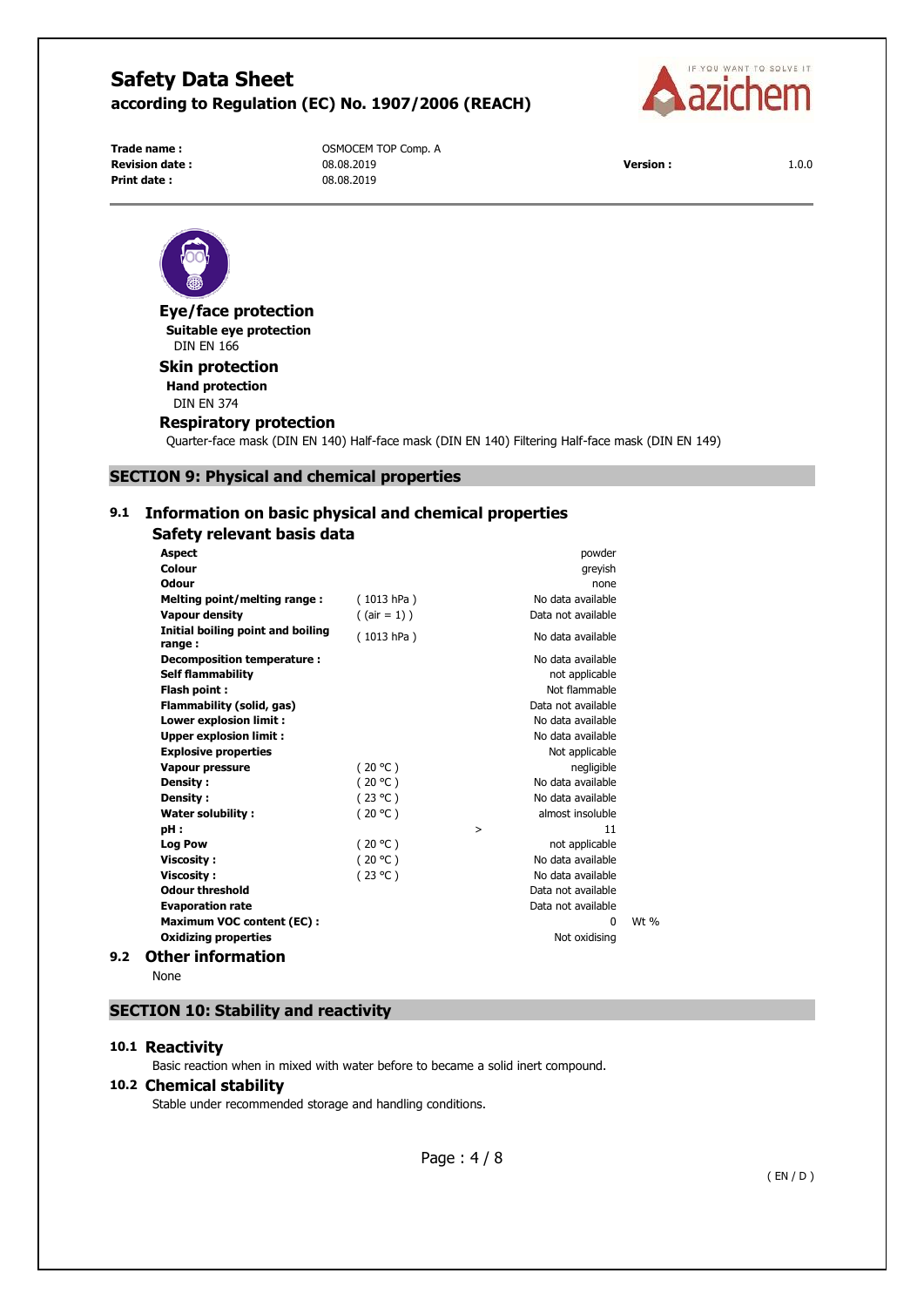

| Trade name:                                  | OSMOCEM TOP Comp. A                                                     |                                                         |       |
|----------------------------------------------|-------------------------------------------------------------------------|---------------------------------------------------------|-------|
| <b>Revision date:</b>                        | 08.08.2019                                                              | <b>Version:</b>                                         | 1.0.0 |
| Print date:                                  | 08.08.2019                                                              |                                                         |       |
| 10.3 Possibility of hazardous reactions      |                                                                         |                                                         |       |
|                                              | No hazardous reactions when stored and handled properly.                |                                                         |       |
| 10.4 Conditions to avoid                     |                                                                         |                                                         |       |
|                                              | Protect from contact with water to avoid solidification of the product. |                                                         |       |
|                                              |                                                                         |                                                         |       |
| 10.5 Incompatible materials                  |                                                                         |                                                         |       |
| Acid                                         |                                                                         |                                                         |       |
| 10.6 Hazardous decomposition products        |                                                                         |                                                         |       |
| None                                         |                                                                         |                                                         |       |
|                                              |                                                                         |                                                         |       |
| <b>SECTION 11: Toxicological information</b> |                                                                         |                                                         |       |
|                                              |                                                                         |                                                         |       |
| 11.1 Information on toxicological effects    |                                                                         |                                                         |       |
| <b>Acute effects</b>                         |                                                                         |                                                         |       |
| <b>Acute oral toxicity</b>                   |                                                                         |                                                         |       |
| Parameter:                                   | LD50 (LIME (CHEMICAL), HYDRAULIC; CAS No.: 85117-09-5)                  |                                                         |       |
| Exposure route :                             | Oral                                                                    |                                                         |       |
| Species :                                    | Rat                                                                     |                                                         |       |
| Effective dose:                              | > 2000 mg/kg bw/day                                                     |                                                         |       |
| Method:                                      | <b>OECD 425</b>                                                         |                                                         |       |
| It has no significant toxicity properties.   |                                                                         |                                                         |       |
| <b>Acute dermal toxicity</b>                 |                                                                         |                                                         |       |
| Parameter:                                   |                                                                         | LD50 (CEMENT, PORTLAND, CHEMICALS; CAS No.: 65997-15-1) |       |
| Exposure route :                             | Dermal                                                                  |                                                         |       |
| Species :                                    | Rabbit                                                                  |                                                         |       |
| Effective dose:                              | > 2000 mg/kg bw/day                                                     |                                                         |       |
| Exposure time :                              | 24 days                                                                 |                                                         |       |
| It has no significant toxicity properties.   |                                                                         |                                                         |       |
| <b>Acute inhalation toxicity</b>             |                                                                         |                                                         |       |
| Parameter:                                   | LD50 (FLUE DUST; CAS No.: 68475-76-3)                                   |                                                         |       |
| Exposure route :                             | Inhalation                                                              |                                                         |       |
| Species :                                    | Rat                                                                     |                                                         |       |
| Effective dose:                              | $> 6,04$ mg/l                                                           |                                                         |       |
| Exposure time:                               | 4 h                                                                     |                                                         |       |
| Trritant and corrocivo offocte               |                                                                         |                                                         |       |

#### **Irritant and corrosive effects**

#### **Primary irritation to the skin**

On contact with moist skin may cause thickening, cracking and cracking of the skin. Prolonged contact in combination with existing abrasions can cause burns.

#### **Irritation to eyes**

Direct contact with the product may cause corneal injury due to mechanical stress, immediate or delayed irritation or inflammation. The direct contact with large quantities of product dry or with projections of wet product can cause effects ranging from irritation ocular moderate (eg. Conjunctivitis or blepharitis) to chemical burns and blindness.

#### **Irritation to respiratory tract**

Dust may irritate throat and respiratory system. Coughing, sneezing and panting may occur as a result of exposure above the occupational exposure limits.

#### **Sensitisation**

Eczema can be developed as a result of exposure to dust damp, caused both by the high pH which induces irritant contact dermatitis after prolonged contact, either by an immunological reaction to Cr (VI) soluble which causes allergic contact dermatitis.

#### **In case of inhalation**

not sensitising.

### **Repeated dose toxicity (subacute, subchronic, chronic)**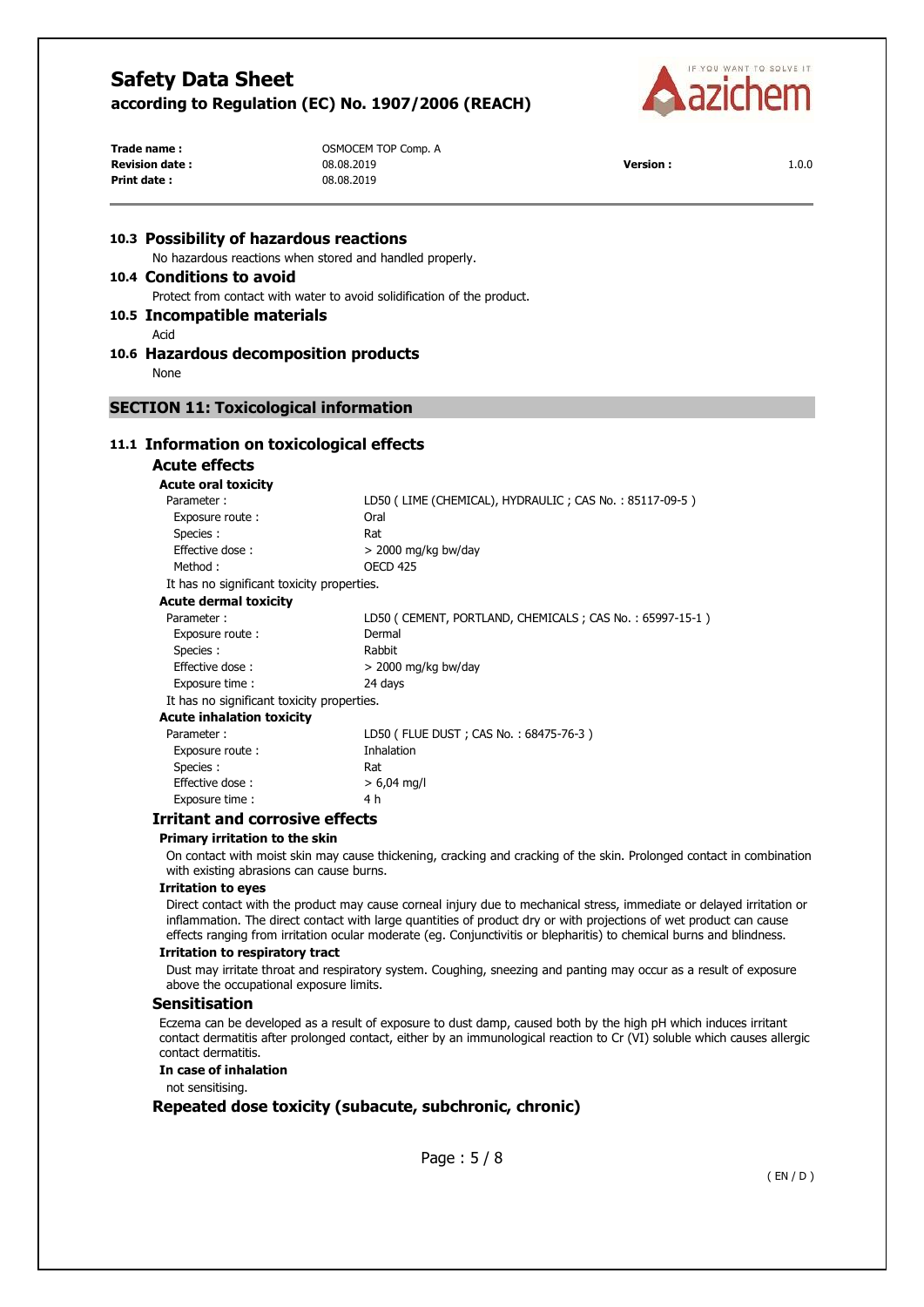

**Print date :** 08.08.2019

Trade name : **COMPLEM TOP COMPANY** OSMOCEM TOP Comp. A **Revision date :** 08.08.2019 **Version :** 1.0.0

#### **Subacute inhalation toxicity**

The available evidence indicates clearly that occupational exposure to cement dust content in the product causes deficits in lung function. However, the evidence available at present are insufficient to establish with certainty the dose-response relationship for these effects.

#### **Chronic inhalation toxicity**

There were no chronic effects or effects at low concentrations.

### **CMR effects (carcinogenicity, mutagenicity and toxicity for reproduction)**

The ingredients in this mixture do not meet the criteria for classification as CMR according to CLP.

#### **SECTION 12: Ecological information**

| 12.1 Toxicity                        |                                                                                                          |  |  |
|--------------------------------------|----------------------------------------------------------------------------------------------------------|--|--|
| <b>Aquatic toxicity</b>              |                                                                                                          |  |  |
| Acute (short-term) fish toxicity     |                                                                                                          |  |  |
| Parameter:                           | LC50 (LIME (CHEMICAL), HYDRAULIC; CAS No.: 85117-09-5)                                                   |  |  |
| Species:                             | Fresh Water fish                                                                                         |  |  |
| Effective dose:                      | 50,6 mg/l                                                                                                |  |  |
| Exposure time :                      | 96 h                                                                                                     |  |  |
| Parameter:                           | LC50 (LIME (CHEMICAL), HYDRAULIC; CAS No.: 85117-09-5)                                                   |  |  |
| Species:                             | Saltwater Fish                                                                                           |  |  |
| Effective dose:                      | 457 mg/l                                                                                                 |  |  |
| Exposure time :                      | 96 h                                                                                                     |  |  |
|                                      | Acute (short-term) daphnia toxicity                                                                      |  |  |
| Parameter:                           | EC50 (LIME (CHEMICAL), HYDRAULIC; CAS No.: 85117-09-5)                                                   |  |  |
| Species:                             | Freshwater invertebrates.                                                                                |  |  |
| Effective dose:                      | 49,1 mg/l                                                                                                |  |  |
| Exposure time:                       | 48 h                                                                                                     |  |  |
| Parameter:                           | EC50 (LIME (CHEMICAL), HYDRAULIC; CAS No.: 85117-09-5)                                                   |  |  |
| Species:                             | Saltwater invertebrates                                                                                  |  |  |
| Effective dose:                      | $158$ mg/l                                                                                               |  |  |
| Exposure time:                       | 96 h                                                                                                     |  |  |
| Chronic (long-term) daphnia toxicity |                                                                                                          |  |  |
| Parameter:                           | NOEC (LIME (CHEMICAL), HYDRAULIC; CAS No.: 85117-09-5)                                                   |  |  |
| Species:                             | Saltwater invertebrates                                                                                  |  |  |
| Effective dose:                      | $32 \text{ mg/l}$                                                                                        |  |  |
| Exposure time:                       | 96 h                                                                                                     |  |  |
|                                      | Acute (short-term) algae toxicity                                                                        |  |  |
| Parameter:                           | EC50 (LIME (CHEMICAL), HYDRAULIC; CAS No.: 85117-09-5)                                                   |  |  |
| Species:                             | Freshwater algae                                                                                         |  |  |
| Effective dose:                      | 184,57 mg/l                                                                                              |  |  |
| Exposure time:                       | 72 h                                                                                                     |  |  |
| Parameter:                           | ECO (LIME (CHEMICAL), HYDRAULIC; CAS No.: 85117-09-5)                                                    |  |  |
| Species:                             | Freshwater algae                                                                                         |  |  |
| Effective dose:                      | 48 mg/l                                                                                                  |  |  |
| Exposure time:                       | 72 h                                                                                                     |  |  |
| 12.2 Persistence and degradability   |                                                                                                          |  |  |
|                                      | Poorly watersoluble, inorganic product. Can be mechanically precipitated to a large extent in biological |  |  |

#### **12.3 Bioaccumulative potential**

not applicable

### **12.4 Mobility in soil**

Low solubility in soil.

### **12.5 Results of PBT and vPvB assessment**

sewage plants.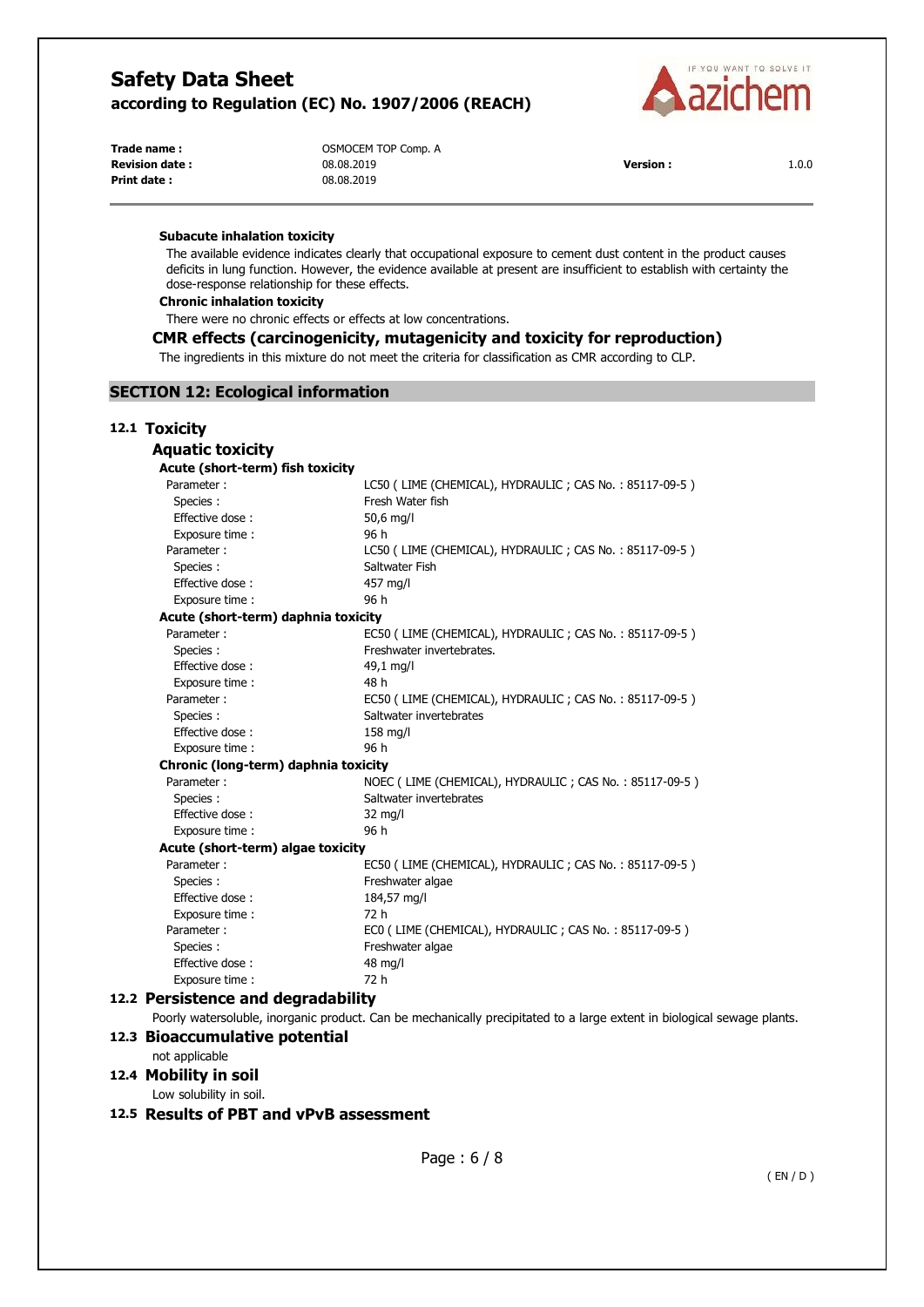

**Trade name :** OSMOCEM TOP Comp. A **Print date :** 08.08.2019

**Revision date :** 08.08.2019 **Version :** 1.0.0

This product is none, or does not contain a substance called a PBT or vPvB

## **12.6 Other adverse effects**

No information available.

#### **12.7 Additional ecotoxicological information**  None

## **SECTION 13: Disposal considerations**

## **13.1 Waste treatment methods**

No information available.

### **SECTION 14: Transport information**

#### **14.1 UN number**

No dangerous good in sense of these transport regulations.

### **14.2 UN proper shipping name**

No dangerous good in sense of these transport regulations.

## **14.3 Transport hazard class(es)**

No dangerous good in sense of these transport regulations.

#### **14.4 Packing group**

No dangerous good in sense of these transport regulations.

# **14.5 Environmental hazards**  No dangerous good in sense of these transport regulations.

**14.6 Special precautions for user**  None

## **SECTION 15: Regulatory information**

# **15.1** Safety, health and environmental regulations/legislation specific for the substance or **mixture**

#### **EU legislation**

### **Other regulations (EU)**

Directive 2012/18/EU on the control of major-accident hazards involving dangerous substances [Seveso-III-Directive] This product is not classified according to Directive 2012/18/EU.

#### **Regulation (CE) 1907/2006: Substance of very high concern included in the SVHC Candidate List**  None

**National regulations** 

# **Water hazard class (WGK)**

Class : nwg (Non-hazardous to water) Classification according to VwVwS

### **15.2 Chemical safety assessment**

not applicable

## **SECTION 16: Other information**

### **16.1 Indication of changes**

None

### **16.2 Abbreviations and acronyms**

None